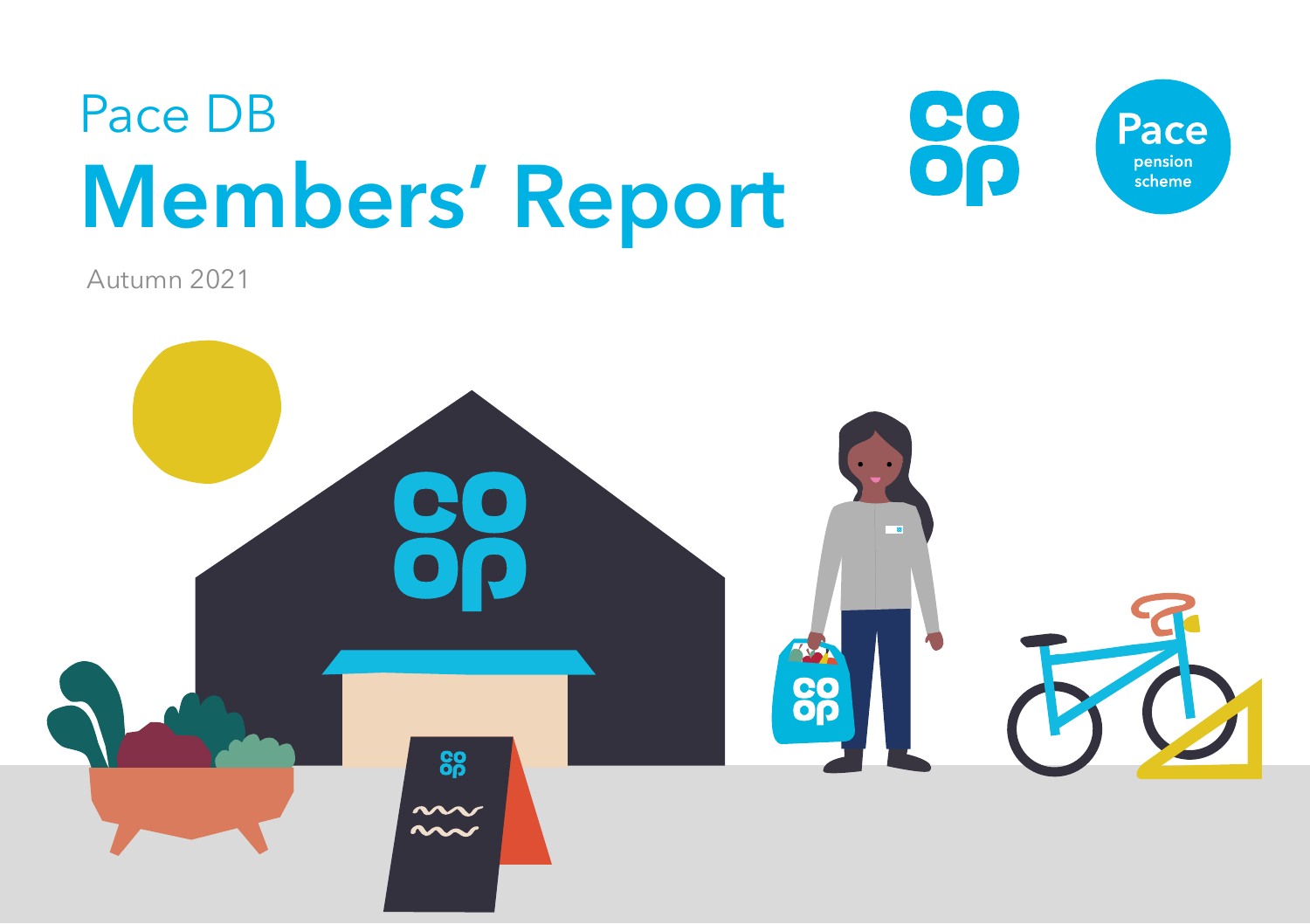# **Chair's welcome**

**It's been another busy period for the Pace Trustees. As well as continuing to manage the scheme during the lockdowns that followed our last update in Autumn 2020, we also had to consider a proposal by the Co-op to merge two of its smaller defined benefit (DB) pension schemes, the Plymouth Fund and Yorkshire Fund, into the much larger Pace Scheme.** 

The Trustees considered extensive independent expert advice before deciding to agree to the merger, which helps the Co-op manage its pension commitments more efficiently and avoid some duplication of costs in return for the Trustee receiving additional property-based security. We'd like to welcome the 3,000+ new members who joined Pace in March 2021 as a result of the mergers.

This Report includes a round-up of news from the pensions world, including the Government's plans to raise the minimum retirement age – something to bear in mind if you are thinking of retiring early. We also have our usual summary of the financial ins and outs of Pace (page 12), and an update on the investments that support the scheme (pages 9–11).

Finally on pages 5–8, we have a light-touch funding update, which we hope will help you understand how we measure the security of your benefits in Pace DB.

**Chris Martin (Independent Trustee Services Limited) Chair of the Pace Trustee Board**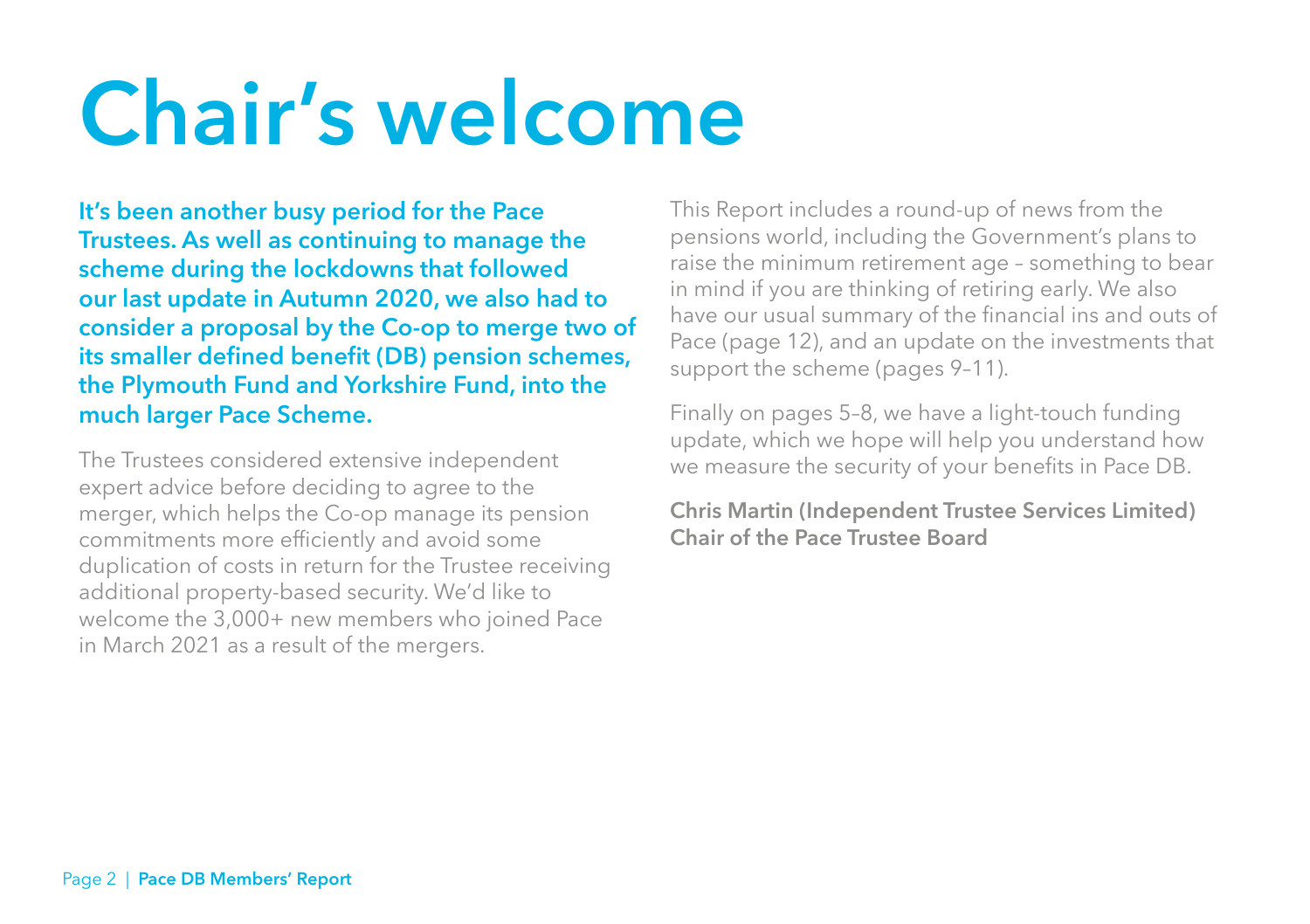### **Contents**

| <b>Your Trustees</b>                          | 4  |
|-----------------------------------------------|----|
| <b>Funding update</b>                         | 5  |
| <b>Our investments</b>                        | 9  |
| <b>Our accounts</b>                           | 12 |
| Who's in the<br><b>Co-op Section of Pace?</b> | 13 |
| <b>Pace noticeboard</b>                       | 14 |
| <b>Pensions news</b>                          | 16 |
| <b>Beat the scammers</b>                      | 18 |
| <b>Get in touch</b>                           | 20 |

The contact details on page 20 are for questions about Pace DB benefits administered by the Co-op Pensions Department. If you also have Plymouth Fund or Yorkshire Fund benefits which transferred into Pace DB in March 2021, you will receive another copy of this report which includes the contact details for Mercer, the administrator of those Plymouth Fund or Yorkshire Fund benefits.

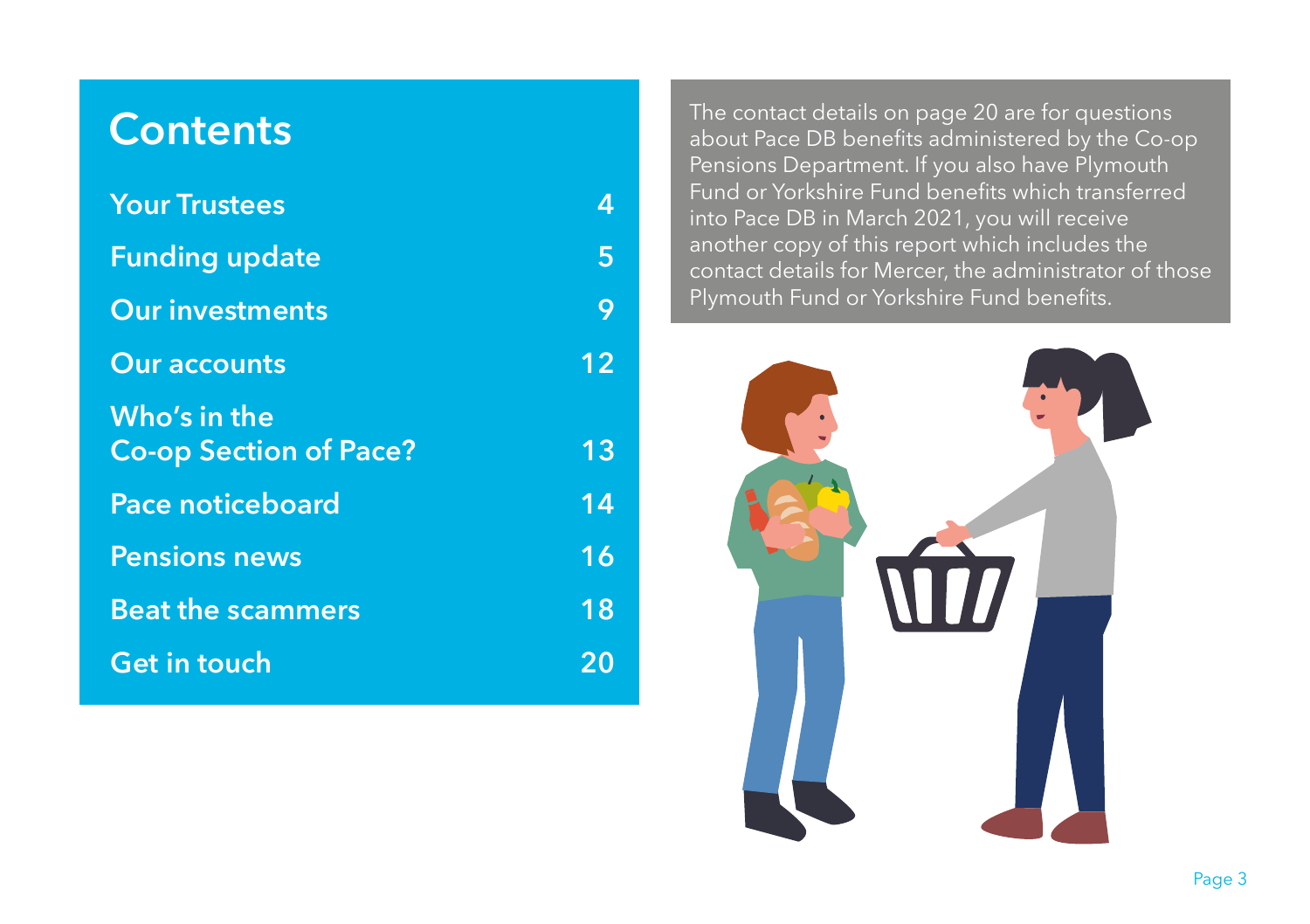### **Your Trustees**

**Pace is managed by four professional independent Trustees, who are all highly experienced pensions professionals. Three of the Trustees are chosen by the Co-op and one is selected by the Co-operative Bank.**

There have been no changes to the Trustee Board since the last Report was sent out to members, so your current Trustees are:

- Chris Martin, Independent Trustee Services (Chair) (chosen by the Co-op)
- Stuart Benson (chosen by the Co-op)
- Anne Kershaw (chosen by the Co-op)
- Christopher Wheeler, BESTrustees (chosen by the Bank)

You can find out more about each Trustee on the pensions website, at **https://coop.pacepensions.co.uk/ about-pace/the-trustees/**

#### **Members' voices**

Although Pace DB no longer has Trustees who are directly elected by the members, it's still important to get feedback from the people who rely on Pace to provide an income in later life. That's why we set up a Members' Consultation Committee, which includes our former member-nominated Trustees – John Buckingham and Geoff Hayzelden. This Committee has met throughout the year with representatives from the Trustee Board, Co-op and the Co-op Pensions Department to discuss current issues and strategic plans. The Trustee Board also listens to Pace members through various colleague and pensioner forums.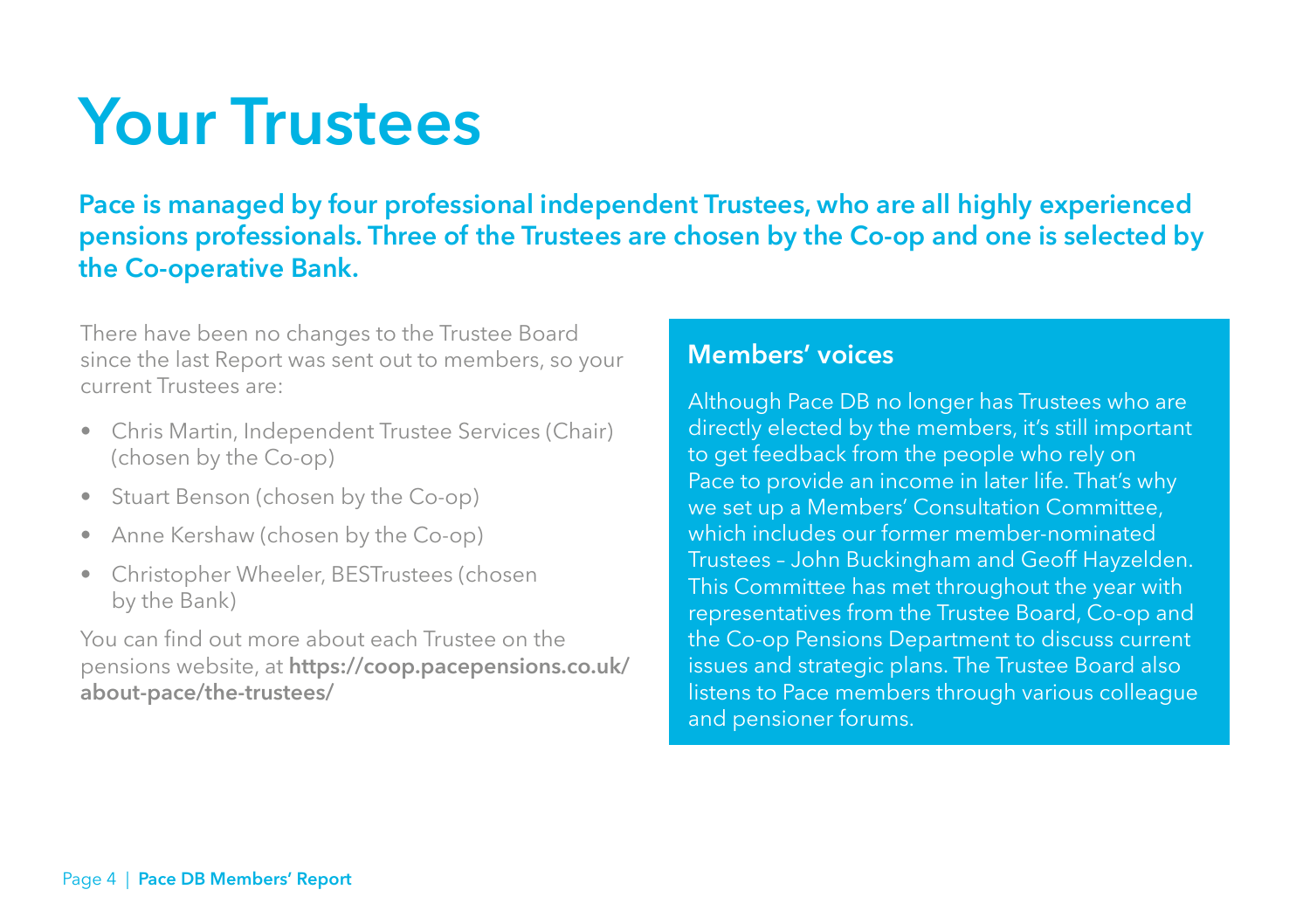## **Funding update**

**Last year we reported on the results of the 2019 actuarial valuation and 2020 annual check-up, which showed that the Co-op Section was in a strong position with a surplus of over £900m. Our assets then more than covered our pension promises to members – but how has the past year (and Covid-19) affected things?** 

Our latest annual check-up looked at the Co-op Section's funding position on 5 April 2021. Despite all the market uncertainty since the start of 2020, the good news is that the low-risk investment strategy we have in place means the funding position withstood the pressures caused by the pandemic. The scheme is largely protected against changes that increase the value of the liabilities – so if the liabilities go up, then the assets go up too. Over the last year, the liabilities actually went down slightly because of changes in bond yields which are used to estimate the cost of providing future pension payments – so the gap between what we have (our assets) and what we need (our liabilities) was even bigger (our surplus).

#### **How have things changed since last year?**

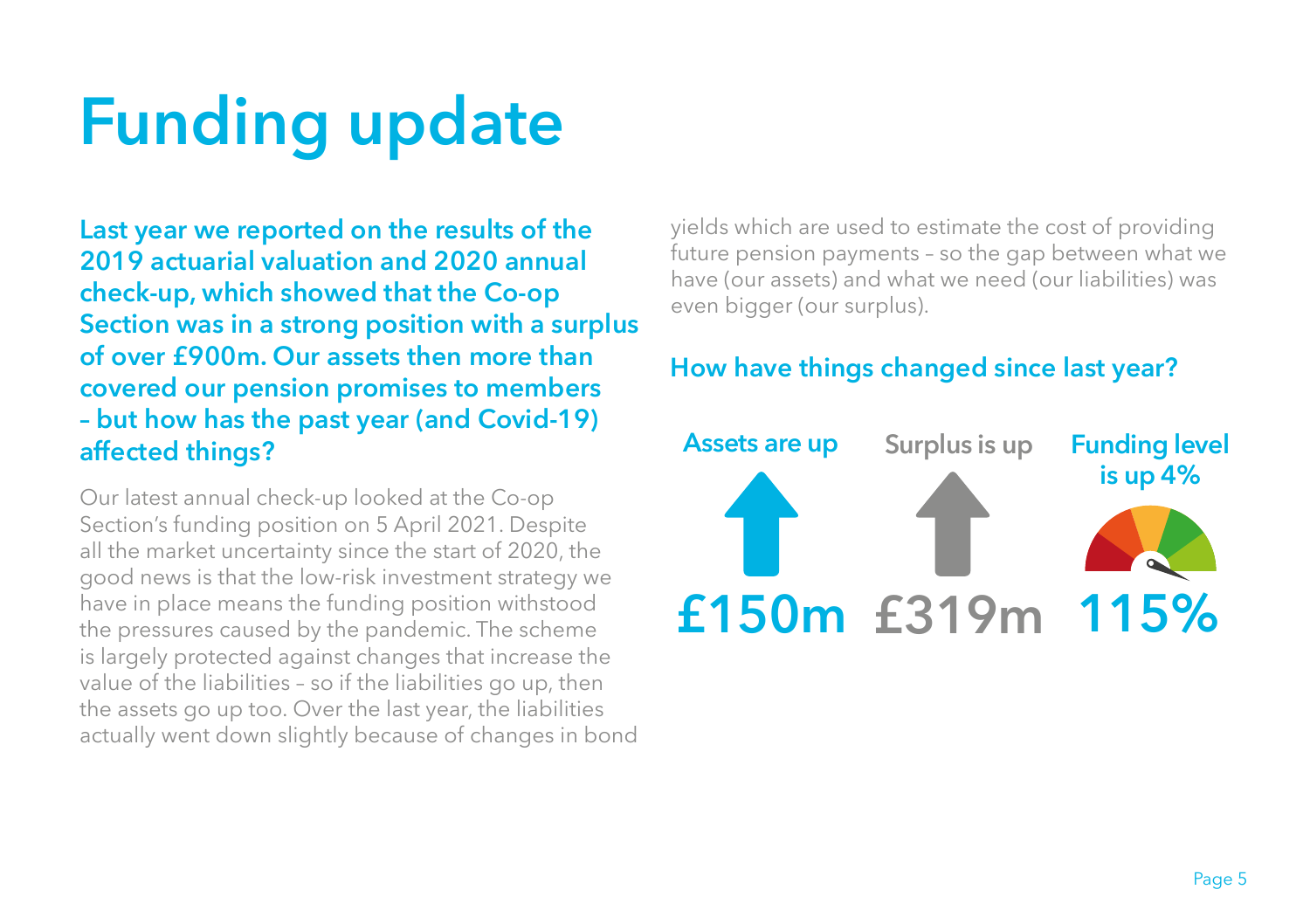### **Funding update continued**

**2019**  Assets\*: **£8,633m** Liabilities: **£7,726m** Surplus: **£907m 112%** **2020**  Assets\*: **£9,058m 111%**

Liabilities: **£8,157m** Surplus: **£901m**

**2021**  Assets\*: **£9,208m** Liabilities: **£7,988m** Surplus: **£1,220m**

**115%**

*\* This doesn't include Additional Voluntary Contributions paid in by members*

#### Page 6 | **Pace DB Members' Report**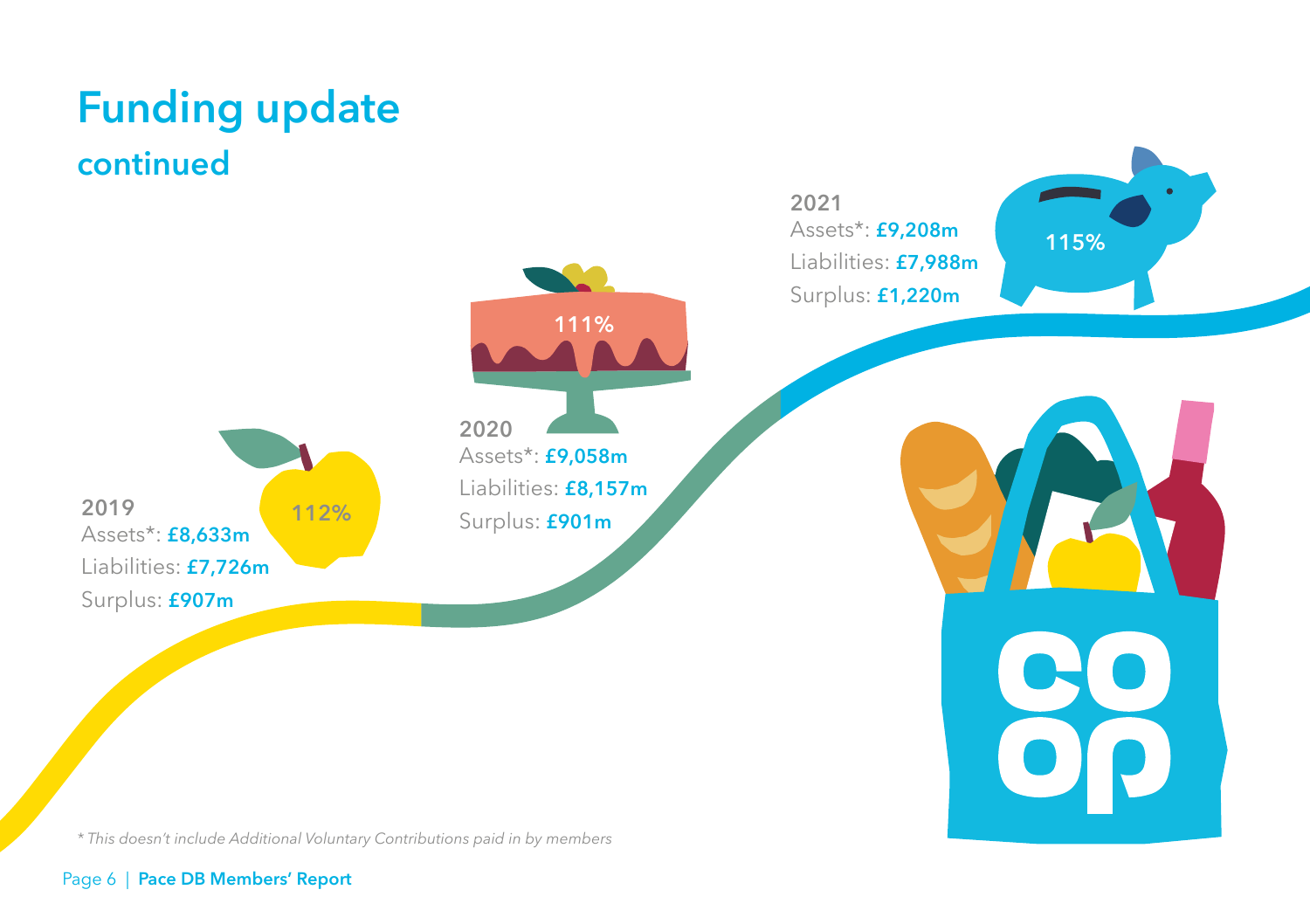#### **Mind the gap!**

If the Co-op Section's liabilities were bigger than its assets, it would have a funding shortfall – in which case the Co-op would have to pay in extra money to fill the gap. But right now we're estimated to have a surplus – that means the Co-op Section has more money than it needs to pay benefits on an ongoing basis. This is an excellent position to be in, but we aren't complacent. Together with the Co-op, the Trustees are continuing to look for opportunities to reduce risk and improve the security of your Pace pension.

#### **Shortfall on winding up**

When we did the 2019 valuation, we also had to look at what would happen if the Co-op Section was wound up (that is, if for any reason we transferred all our assets and liabilities to an insurance company). We have to include this information in our annual funding update, so the fact we're telling you about it doesn't mean the Co-op is planning to wind up the section. If the Co-op Section had wound up as at 5 April 2019, it's estimated that we would have had to pay an insurance company £9,255m to provide all the benefits in full. This would have meant that we had a shortfall of around £622m and a funding level of 93%. The Trustees and the Co-op are continuously evolving their long-term funding and investment plans to ensure that all pensions and benefits continue to be paid when they are due.

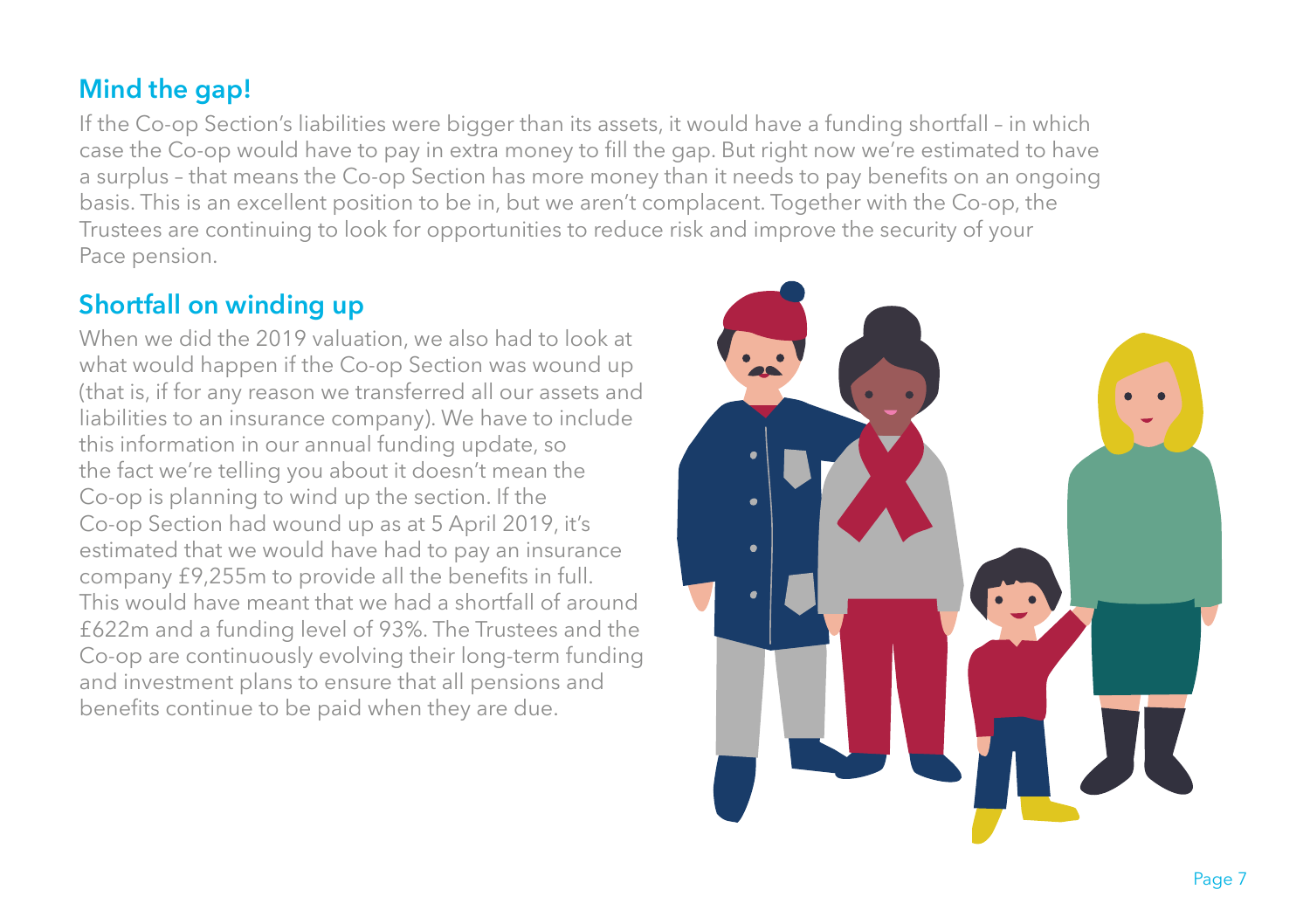### **Funding update continued**

#### **Pension Protection Fund**

If the Co-op Section were to wind up and the Co-op didn't have enough money to pay off the shortfall, the Pension Protection Fund (PPF) might help. The PPF was set up by the Government to compensate members of eligible UK pension schemes which are wound up when the employer is insolvent and the scheme does not have enough assets to cover members' benefits. Find out more at: **ppf.co.uk**

#### **Other things we have to tell you**

As part of this funding update, we also have to tell you that:

- There haven't been any surplus payments to the Co-op from Pace during the last 12 months
- The Pensions Regulator hasn't used its powers in relation to Pace over that period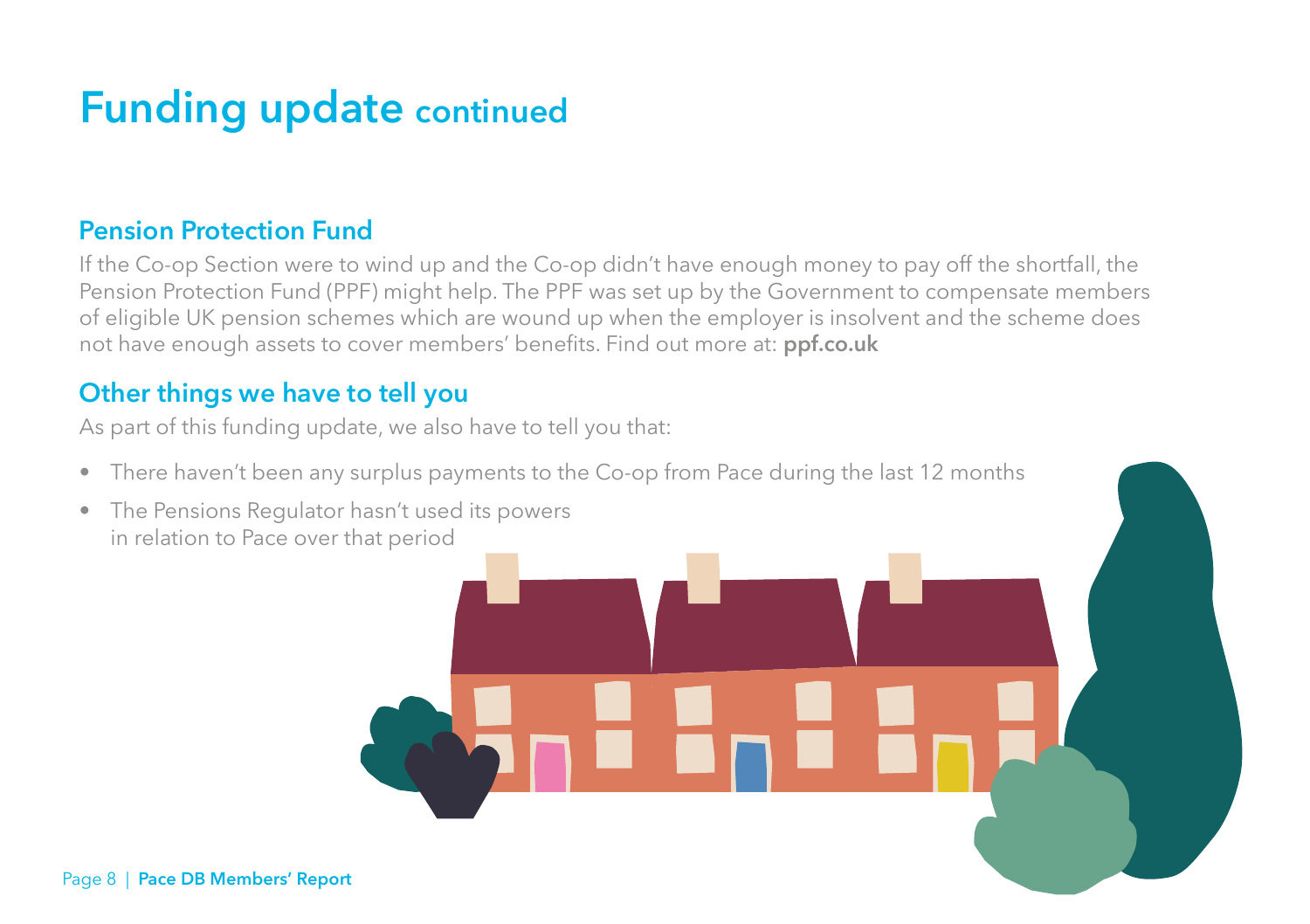## **Our investments**

**The Co-op Section has two buy-in policies with Aviva and one with Pension Insurance Corporation (PIC). As at 5 April 2021, the policies were valued at approximately £2,241m by the actuary. These insurance policies are considered to be an asset of the Co-op Section but they're not included in the performance figures on page 10.**

#### **Investment strategy**

The Pensions Regulator is encouraging (and may soon require) trustee boards to aim for a funding position which minimises any potential dependence on the sponsoring employer should the investment strategy go wrong. The Trustees have therefore set an investment strategy that aims for an expected return of around 0.8% p.a. (net of fees) above the return on gilts. This is a low-risk, low-return approach, and if the funding level improves, then the Trustees may look to use the opportunity to reduce investment risk further.

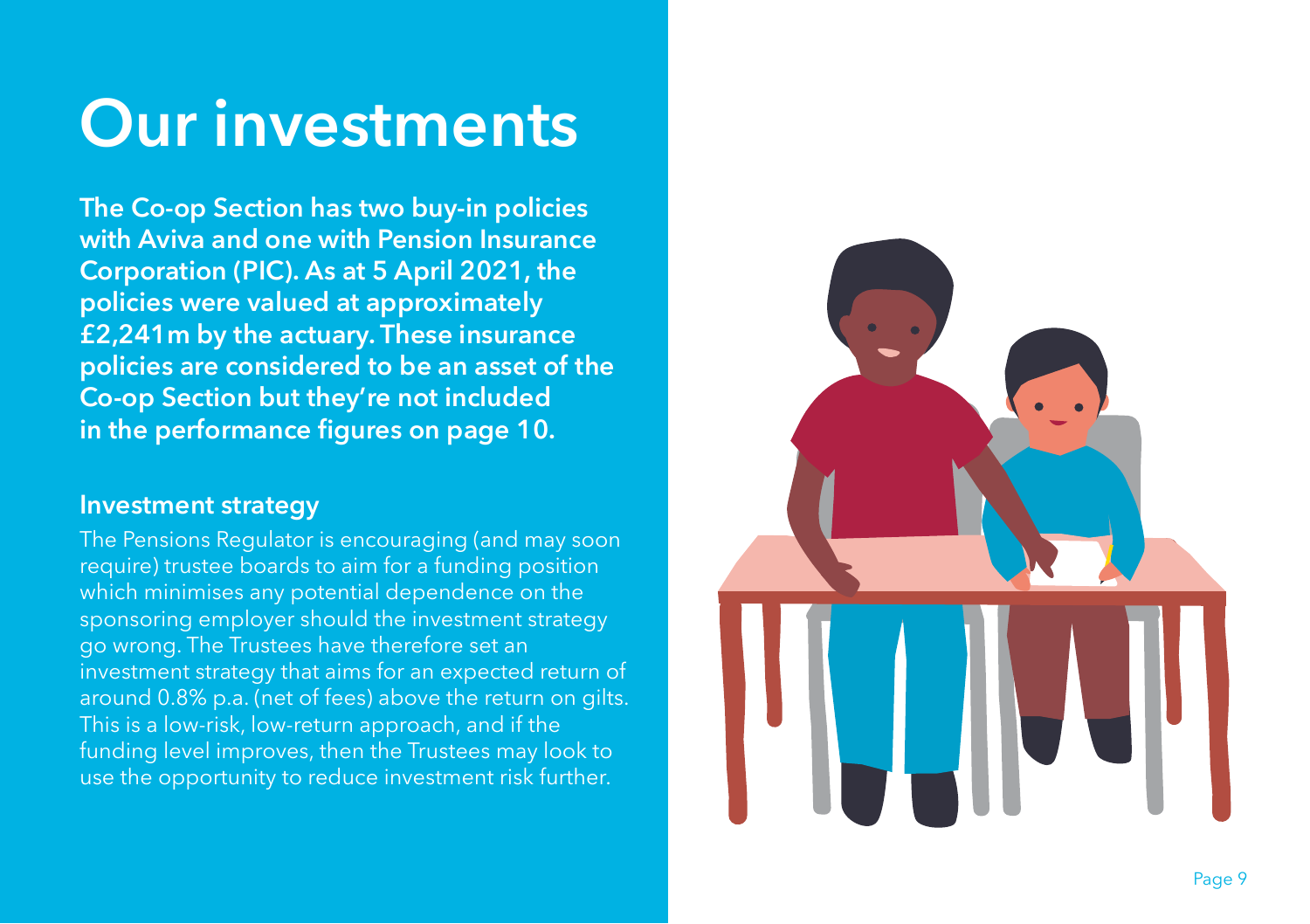### **Our investments continued**

#### **Where were the Co-op Section's DB assets invested during the year?**

This chart shows the Co-op Section's investments (excluding the insurance policies) as at 5 April 2021. The investment managers have been briefed to disinvest from some of the smaller legacy investments like property and alternative growth assets, but this change will be gradual.



#### **How the assets performed**

The total return on the Co-op Section's assets for the 12 months to 31 March 2021 was approximately 3.5% compared with a benchmark return of 2.2%. (The benchmark is a target set by the Trustees.) The Section's DB assets grew from £9.2bn at 5 April 2020 to £9.3bn at 5 April 2021 after allowing for benefits paid out over the year and the assets transferred into Pace when the Yorkshire and Plymouth Funds merged in.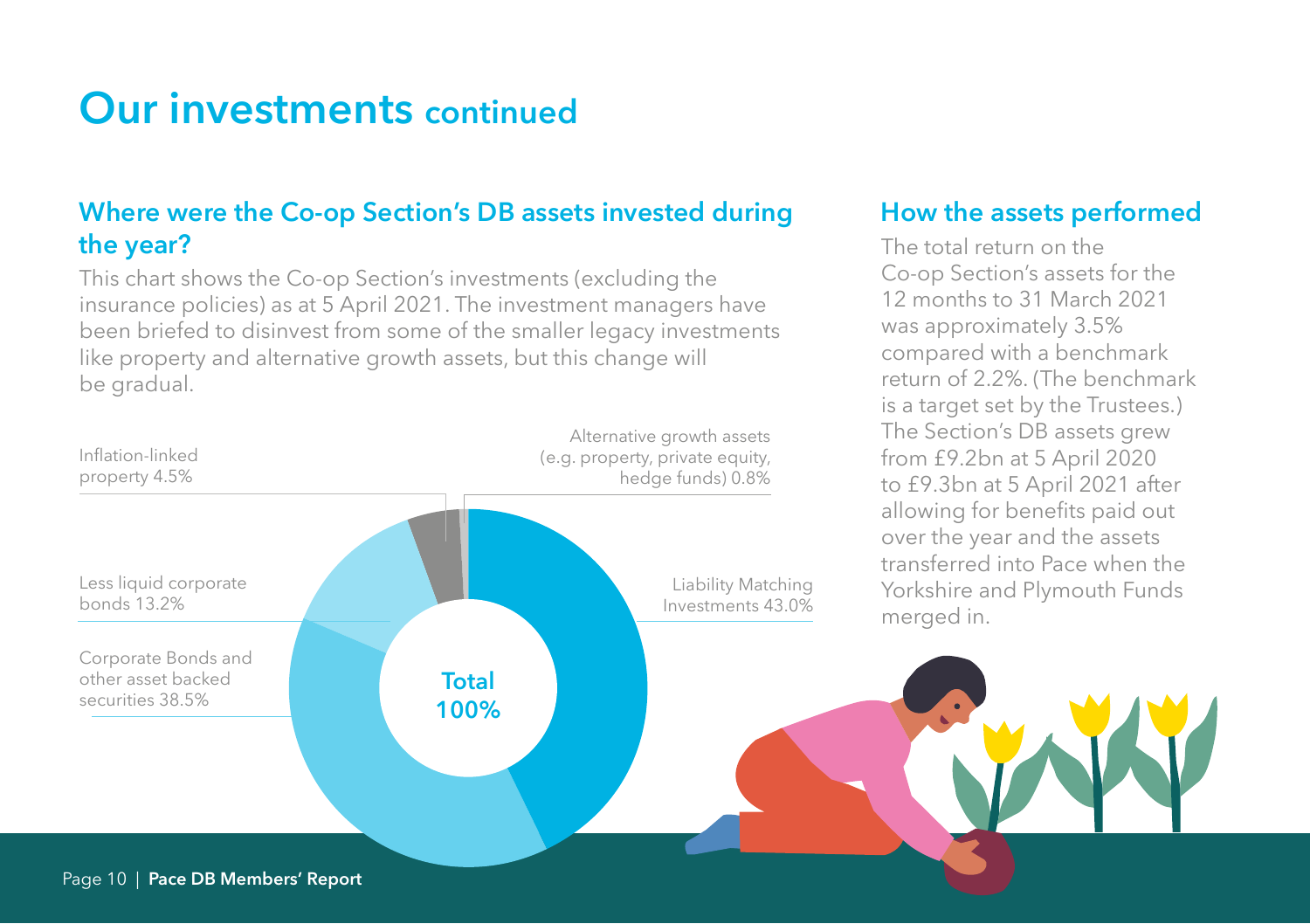#### **Responsible investment**

As long-term investors, making sure Pace's assets are invested responsibly and sustainably is important to the Trustees, and we want to pay benefits in a way that takes into account broader social and environmental concerns. We've published a responsible investment policy on our website setting out our current priorities:

- climate change and the protection of the environment
- labour conditions and equal pay
- how the businesses we invest in are run.

In 2020 we revisited Pace's exposure to climate risk – our exposure in the DB Section is relatively limited because of the low-risk nature of our investments. But we're building climate risk into our wider risk assessment framework, and we're working on quantifying our

carbon footprint in detail and setting objectives for how this will move over time to meet our target of being Net Zero on carbon emissions by 2050 or earlier. We'll be publishing a detailed report of our findings later in 2022.

We've also recently signed up to be a member of the Department for Work and Pensions' Occupational Pensions Stewardship Council, to work with other pension schemes to encourage best practice on sustainability and engagement with the companies we invest in.

Finally, in early 2021 the Co-op pledged its support to the Make My Money Matter campaign to 'Green Your Pension' **(makemymoneymatter.co.uk/green-yourpension/)**, and will be engaging with colleagues to help the Co-op and the Trustees understand what their priorities are on sustainability. We are also looking to improve visibility on where Pace's assets are invested.



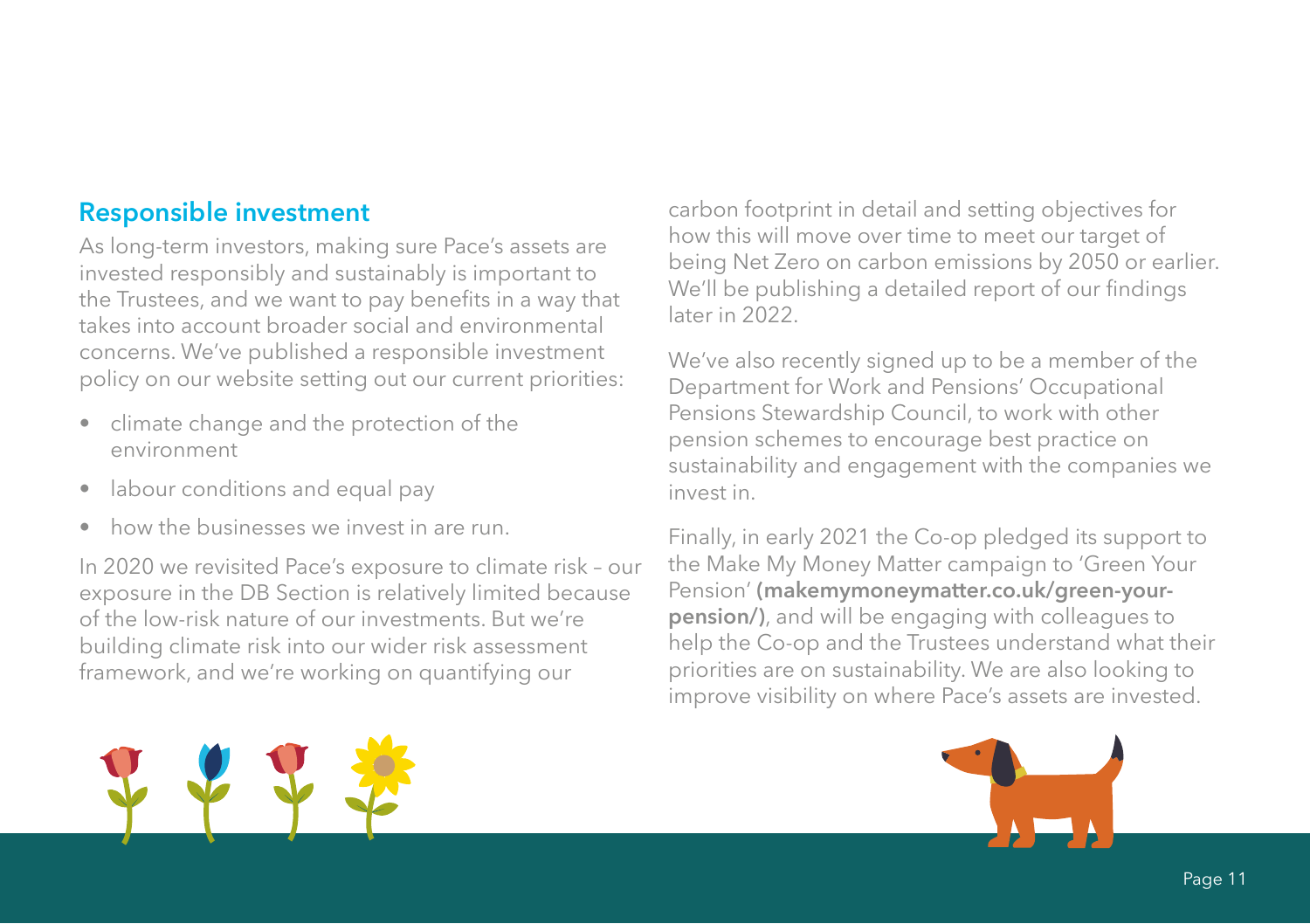### **Our accounts**

#### **Between 2020 and 2021, despite the difficulties caused by the pandemic, the value of the Co-op Section increased by £0.1 billion to £9.3 billion.**

Every year, the Trustees produce a formal report and set of accounts for Pace, which are independently audited by Deloitte. The information on this page is a summary of the report for the year ending 5 April 2021. You can download a copy of the full report from **coop.co.uk/pensions** under Useful information/ Pace DB.



**Value of Co-op Section as at 6 April 2020 £9,170m**

#### **Changes in the year**

| Plus income |  |  |  |
|-------------|--|--|--|
|-------------|--|--|--|

(this is income from the investments and the transfer of assets from the Plymouth and Yorkshire Funds; the Co-op Section has a funding surplus which means that currently the Co-op does not need to pay contributions into the DB Section of the Scheme)  $+ f551m$ 

#### **Less expenditure\***

(including member transfers of £78m and pensions and other benefits of  $f202m$  $- f293m$ 

#### **Change in market value**

| (a decrease in the value of the assets | - f82m |
|----------------------------------------|--------|
| during the year)                       |        |
|                                        |        |

#### **Value of Co-op Section as at 5 April 2021\*\* £9,346m**

\* This includes administrative and investment management expenses.

\*\* This includes Additional Voluntary Contributions and places a slightly different value on the buy-in policy to that used in the funding update on page 6.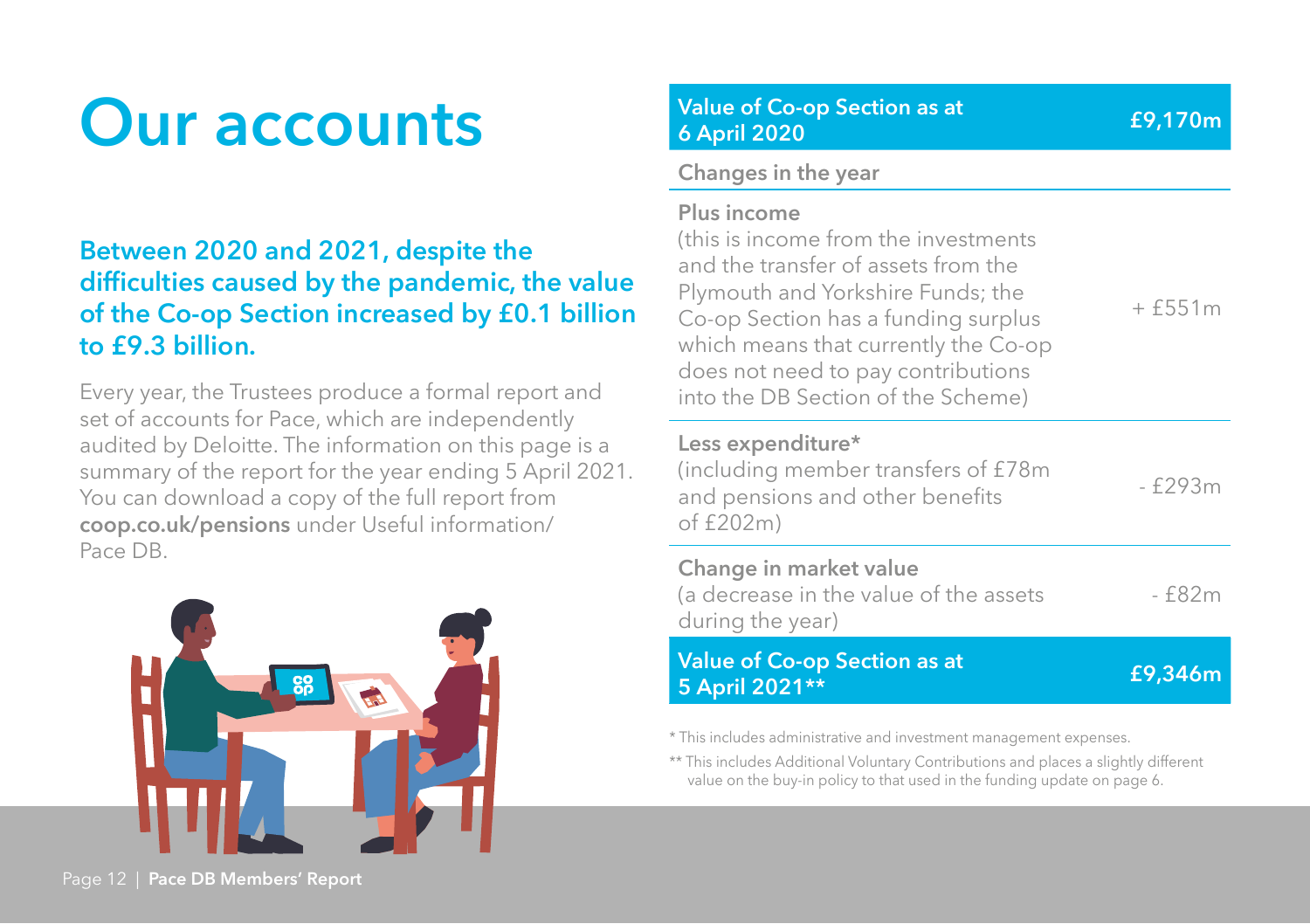## **Who's in the Co-op Section of Pace?**

**As at 5 April 2021, the Co-op Section of Pace DB had 66,567 members. Slightly over 3,000 members joined from the Plymouth Fund and Yorkshire Fund when they merged with Pace in March 2021.**

#### **Closure members 3,827**

These members were paying contributions into Pace DB before it closed in October 2015 and are now paying contributions to Pace DC. As at 5 April 2021, the Co-op Section of Pace DC had almost 70,000 members.

#### **Deferred members 29,956**

These members haven't yet started to receive their pension but have a preserved pension in Pace DB.

#### **Pensioner members 32,784**

These members are receiving a pension from Pace DB.

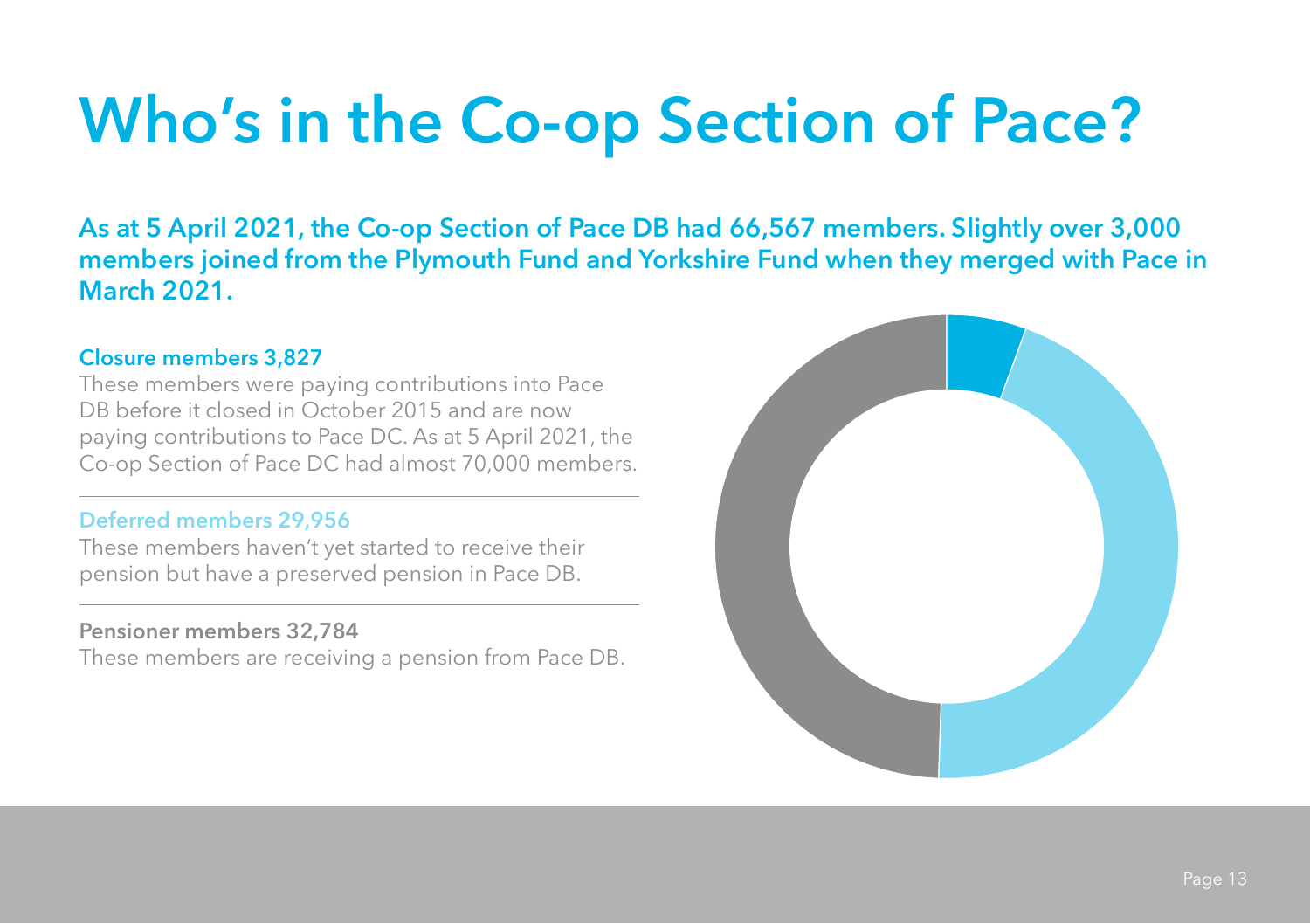## **Pace noticeboard**

#### **Paid-for financial advice for deferred members**

The Trustees believe that it is in everyone's interests for members to take appropriate support and advice when considering their retirement, so they have decided to provide paid-for, impartial financial advice to our deferred DB members aged 55 or over.

The Trustees have appointed a specialist retirement firm called WPS Advisory, to support members through the retirement process and help them make the right choices for their individual circumstances.

You can access this paid-for advice twice in total: once any time between the ages of 55 and 60 if you'd like to consider early retirement or transferring out of the scheme, and once as you approach your retirement date and receive your retirement quotation pack. There's no obligation to follow WPS Advisory's recommendations, but it's worth knowing that if you wish to take a transfer value of £30,000 or more from Pace DB, you're required by law to seek financial advice.

#### **You can contact WPS Advisory to set up a consultation using these details:**

Address: WPS Advisory Unit 7–8 Delta Bank Road Metro Riverside Park Gateshead NE11 9DJ

Telephone: 0808 145 3591 Website: wpsadvisory.com Email: info@wpsadvisory.com

#### **Resilience and technology**

Over the last year, the Co-op Pensions Department and the Trustees have continued to look for opportunities to improve our services. This has included changes to ensure members of the team can easily and securely work from home. We have introduced a cloud-based telephone solution which also enables homeworking. These technology changes allow the team more flexibility to work from home and make our service more resilient to any future disruptions.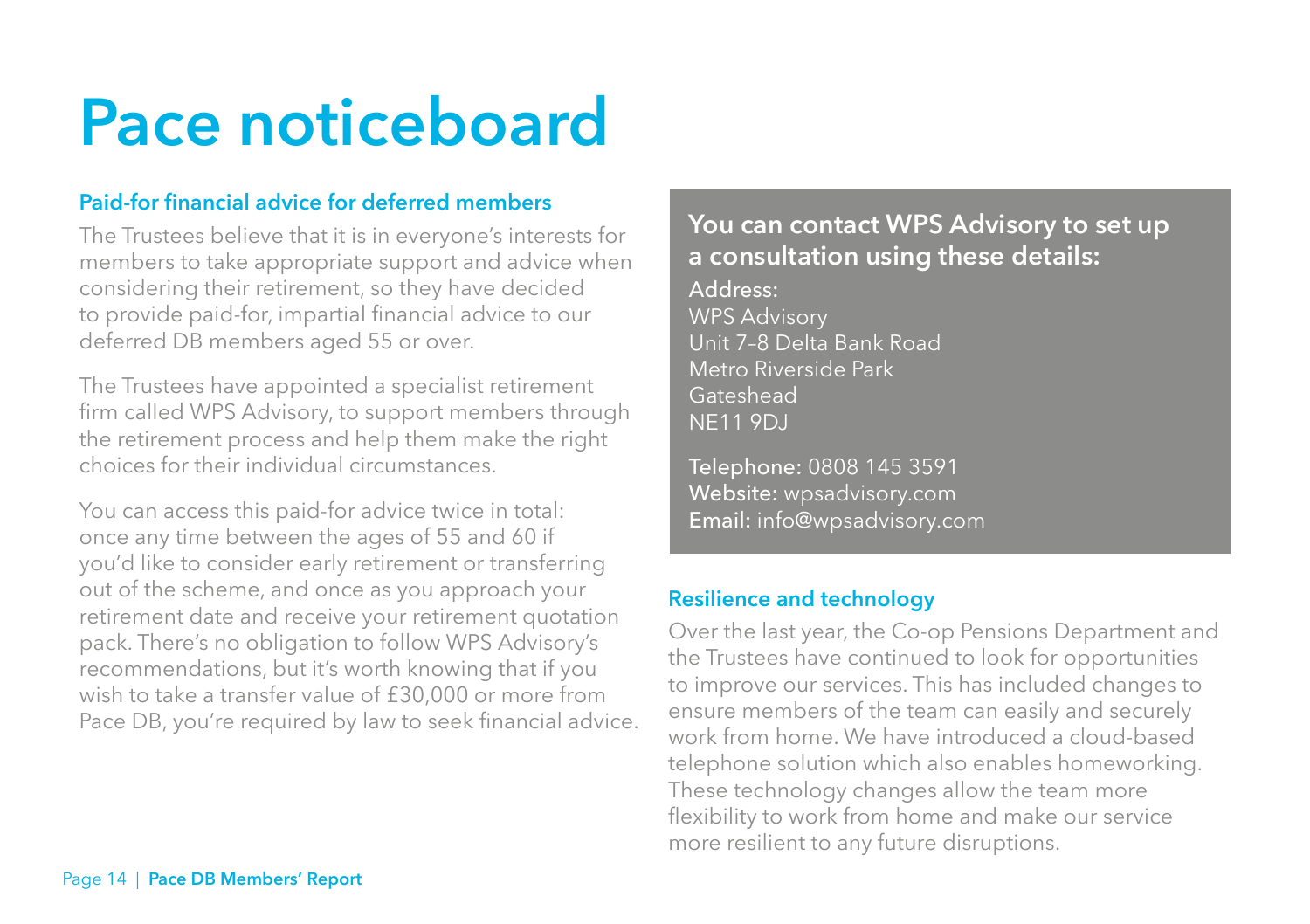#### **Member Online update**

In April 2020, we let our pensioner members know that they were able to view their P60s (annual tax certificates) and payslips online through our secure member area, Member Online.

We've now made the move to online only, so from April 2021 our pensioners will need to log in to Member Online to view their P60s and payslips, rather than having them come in the post. These changes make our communications with pensioners more secure, meaning your P60s/payslips won't get lost or intercepted in the post – with the added benefit of being available whenever you want them.

Pensioner members can also change their address, bank details and nomination information through their Member Online account. By the end of 2021 we expect to be able to offer online services to all Pace DB members, so keep checking the website **(coop.co.uk/ pensions)** for more details.

#### **Check the website for updates**

The pensions website at **coop.co.uk/pensions** remains your first port of call for the latest news about Pace or your pension. If service is disrupted by future Covid-19 lockdowns, we will post service updates on the website as they are confirmed – making this the quickest way to keep in touch with your scheme. It's also a good idea to check the website regularly anyway, as it has lots of useful information about Pace and how your pension works.

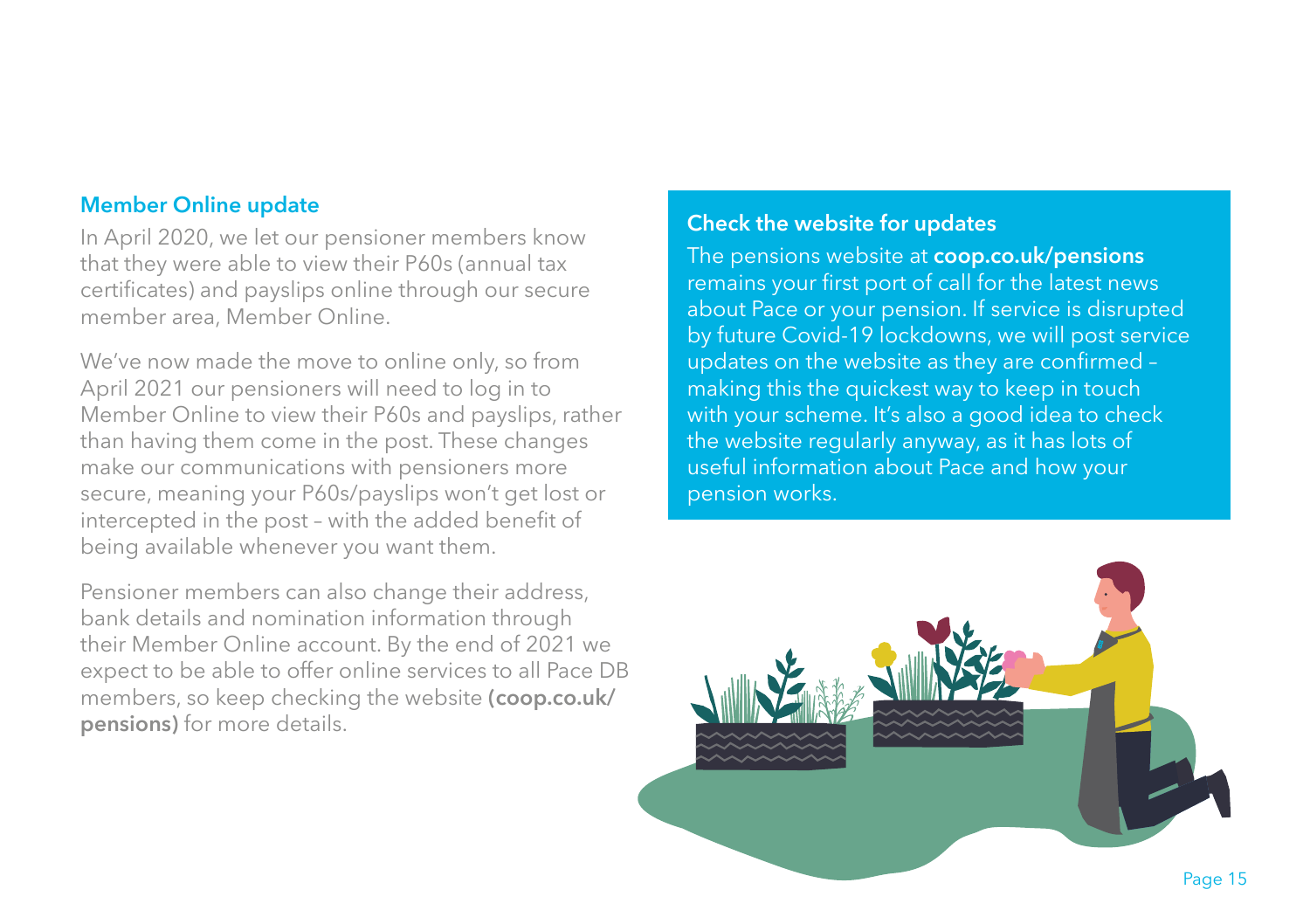### **Pensions news**

#### **Changing how inflation is measured**

You may have heard about a Government consultation on reforming the way the Retail Prices Index (RPI) is calculated.

RPI is used to measure changes in the cost of living (inflation), and many pension schemes use it to work out their annual pension increases. However, RPI isn't perfect and some people think it doesn't accurately measure inflation.

It has since been confirmed by the Government that, from 2030, the way RPI is calculated will change to align it with another measure of inflation – the Consumer Prices Index including owner occupiers' housing costs (CPIH). This means that some Pace DB benefits which are calculated using RPI, such as increases to deferred pensions and pensions in payment, may be lower in the future than would previously have been the case.

#### **Did you pay the small stamp?**

A computer error at the Department for Work & Pensions (DWP) means that married women who paid a lower rate of National Insurance (NI) contributions before 1977 (known as the 'small stamp') may be due a top-up to their State Pension. The DWP says it first became aware of the issue last year. Where underpayments are identified, the DWP will contact the person to inform them of the changes to their State Pension amount and of any arrears payment they will receive, but you may still want to check with them if you think you're affected. LCP, the company that first brought this issue to the DWP's attention, has created a free online calculator that you can use to see if this might apply to you. You can find it here: **pensionunderpaid.lcp.uk.com**

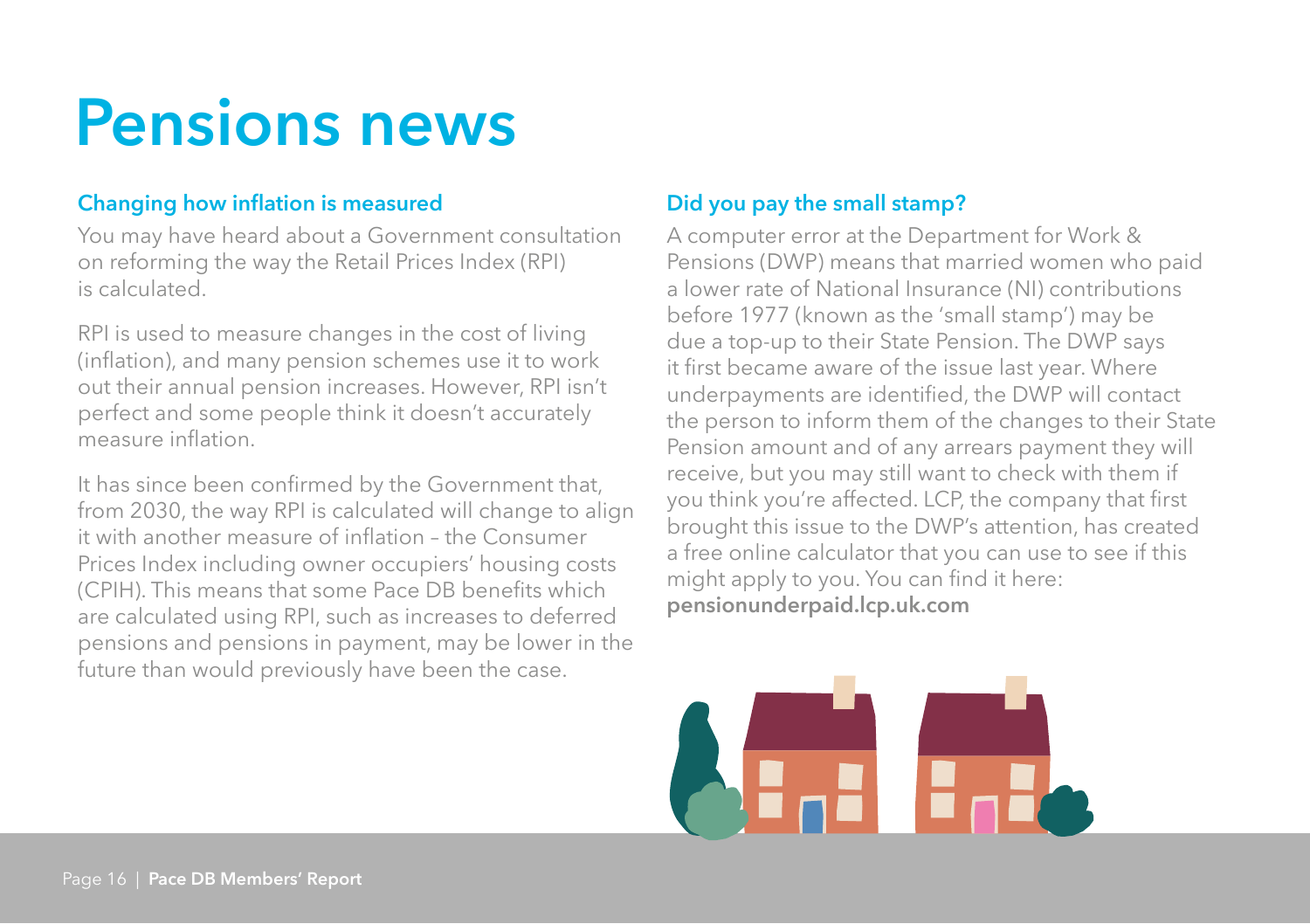#### **Minimum retirement age to increase**

The Government has confirmed that the minimum retirement age (the earliest age at which you can draw your pension unless you are in ill health) is set to increase from age 55 to age 57 in 2028. This won't apply to pension savers who already have a protected early retirement age below 55, and in some cases members may be able to 'lock in' early retirement at age 55 as long as it's set out in the rules of their scheme. The Trustees will review the Government's proposals once the details are released in full.



#### **Did you know?**

Not many people know it's possible to defer the payment of your State pension. In fact, recent research showed that almost half (47%) of 55 to 64 year olds don't know about this option.

Putting off the age you claim the State pension means the amount you receive eventually can go up significantly. State pension is not paid automatically, so you need to make a claim to start receiving it.

You can delay when this happens, known as deferring your State pension. With the new State pension now £179.60 a week, deferring for one year can increase the amount you receive by £10.42 a week or £541.84 a year. It is also possible to start deferring your State pension after you start receiving it. To do this, you need to contact the Pension Service on 0800 731 0469. You can only defer your State pension once during your retirement.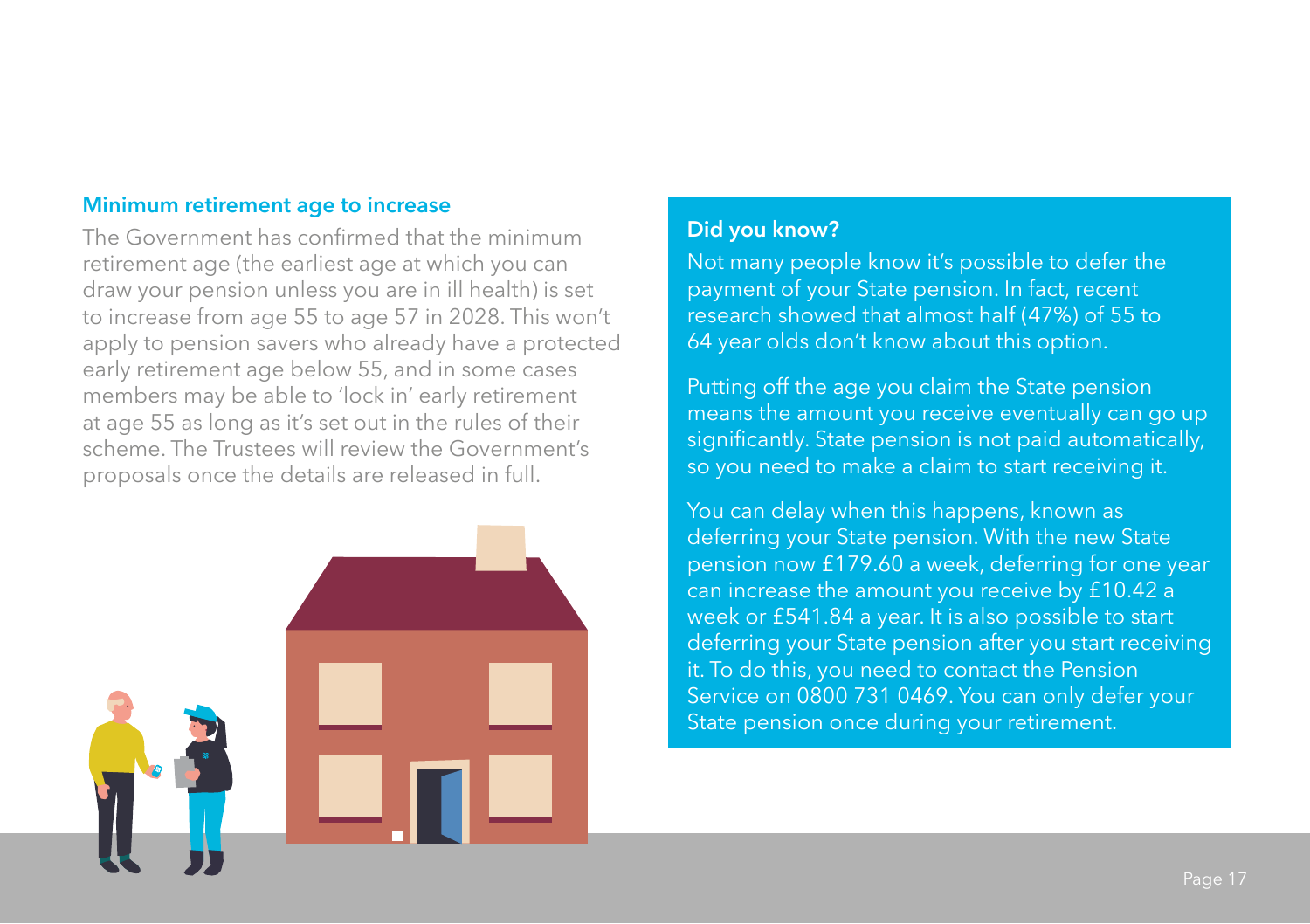### **Beat the scammers**

#### **In these challenging times, we'd like to remind members to stay alert to the danger of scams of all types. Action Fraud estimates that £2 million was lost to pension scammers in the first three months of 2021.**

If you're facing financial difficulties because of the pandemic, you may be tempted by offers to transfer your pension into 'guaranteed' or 'high-return' investment opportunities. In many cases, the money will be stolen outright. And, if you try to access your pension before age 55 (unless you have a long-term illness and can't work or have a protected early retirement age), you will face a huge tax bill on top of that!

The Trustees will soon be signing The Pensions Regulator's 'scam pledge', whereby we promise to follow the principles of the Pension Scams Industry Group's Code of Good Practice to help protect members' benefits.

Page 18 | **Pace DB Members' Report**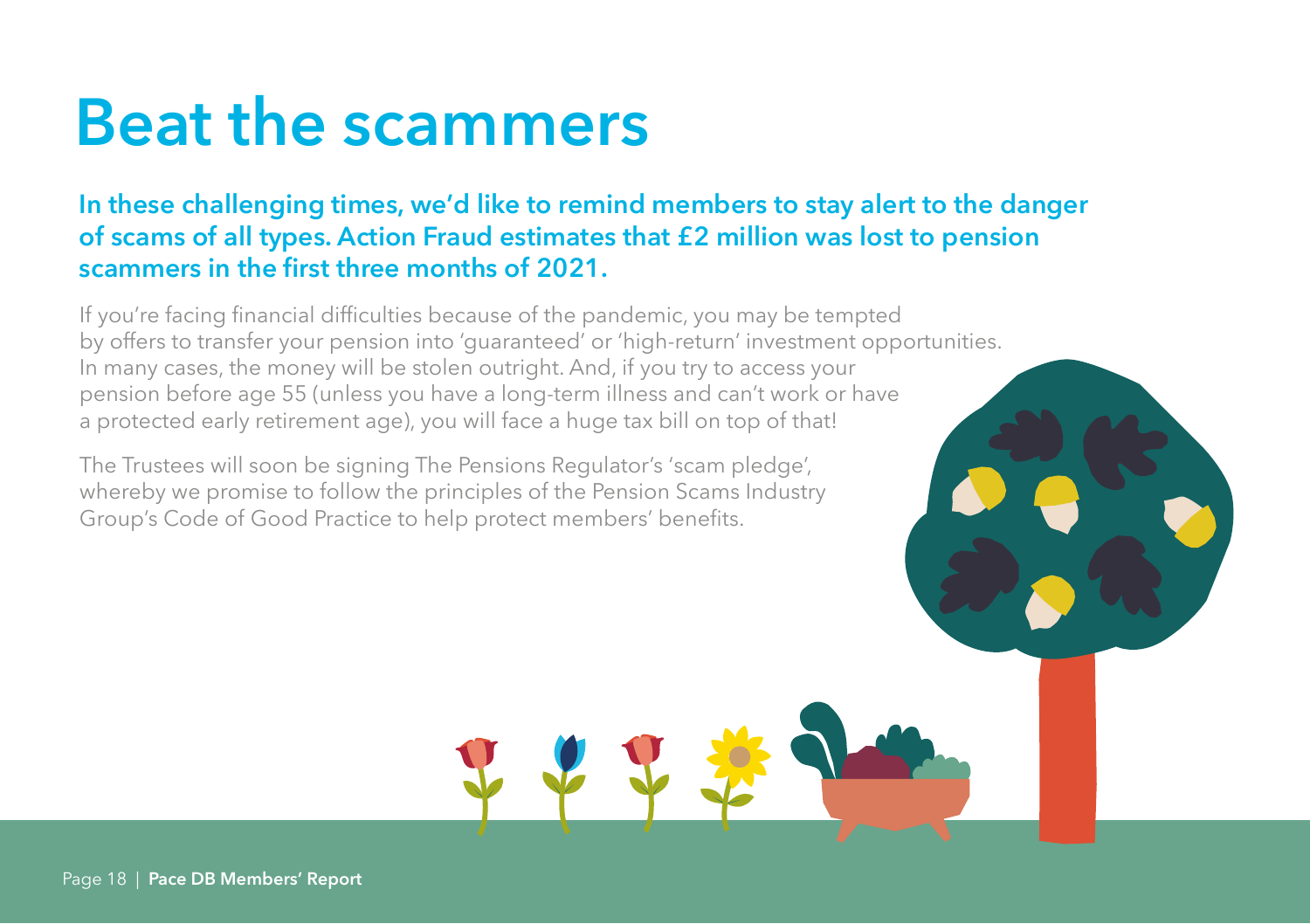The Co-op Pensions Department will carry out checks on pension transfers and flag up where they think something looks suspicious – but you also need to play your part in protecting your pension by following these four simple steps:

#### **1. Check who you're dealing with**

Go to **register.fca.org.uk** to make sure that anyone offering you advice or other financial services is authorised by the Financial Conduct Authority (FCA).

#### **2. Reject unexpected offers**

If someone you don't know contacts you to talk about your pension, chances are it's a scam.

#### **3. Don't be rushed or pressured**

Take your time to make all the checks you need – even if this means turning down an 'amazing deal'.

#### **4. Get impartial information and advice**

You can use the new Government-backed website, **moneyhelper.org.uk** to get help and advice with your pension. If you prefer to use an independent financial adviser, be sure to use one that is regulated by the FCA.

Visit **pension-scams.com** or **fca.org.uk/scamsmart** to find out how to protect yourself. You can also download a copy of the FCA/The Pensions Regulator's ScamSmart leaflet, 'Don't let a scammer enjoy your retirement', which can be found at **https://bit.ly/3BXCieg**

#### **Scam tactics include:**

- contact out of the blue
- promises of high/guaranteed returns
- free pension reviews
- access to your pension before age 55
- pressure to act quickly.